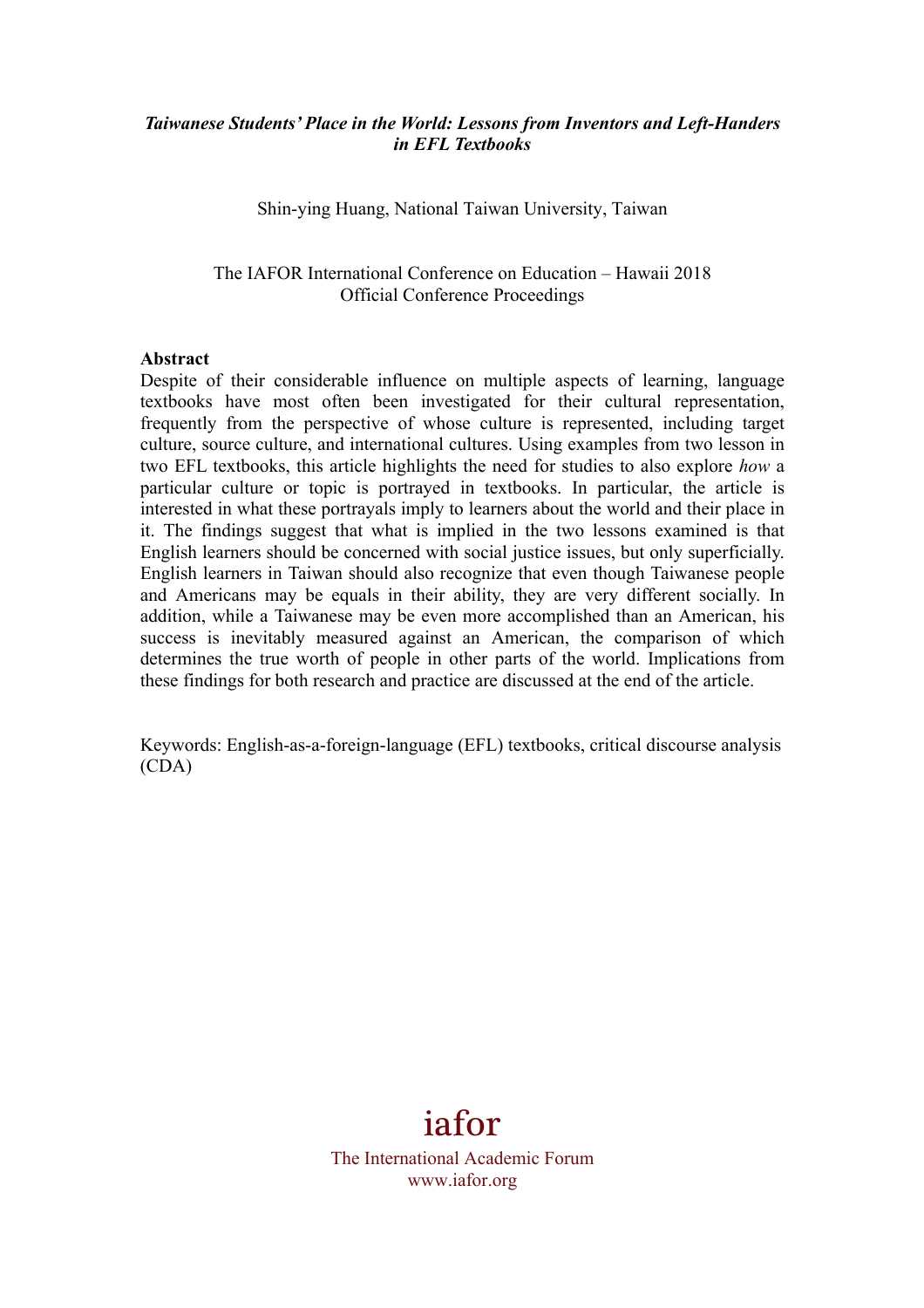#### **Introduction**

Textbooks, as the main source and authority of learning, exert great influences on learners. As Ndura (2004) points out, "the content of instructional materials significantly affects students' attitudes and dispositions toward themselves, other people and society" (p. 143). Despite of their considerable influence on multiple aspects of learning, language textbooks are most often investigated from the perspective of whose culture is represented, including target culture, source culture, and international cultures (Cortazzi & Jin, 1999). In such studies (e.g. Chao, 2011; Kim, 2012; Wu, 2010), analysis often focuses on representations of characters from different local and global backgrounds, representations of the local culture and other non-English/non-Western cultures, as well as intercultural elements such as "immigration, travel, cultural contacts, or intercultural comparisons" (Ke, 2012, p. 175).

Other examples of these types of textbook analysis include Song's (2013) examination of Korean EFL textbooks, which found a predominance of information related to the target-language culture, namely, American English and culture. Su's (2016) study of Taiwan senior high school EFL textbooks revealed American and British cultural content to be prevailing, even though aspects of a variety of other cultures were included. Shin, Eslami, and Chen (2011) analyzed internationally distributed English-language textbooks and found that content related to inner circle cultures (i.e. America and Britain) were the most prevalent. A common finding across these recent studies is that there has been increased attention toward intercultural understanding and interaction, even though these remain at the "traditional knowledge-oriented level of cultural presentation" (Shin, Eslami, & Chen, 2011, p. 263) and "superficial interactions" (Song, 2013, p. 386).

That there is a hidden curriculum, defined by Giroux (1988) as "those unstated norms, values, and beliefs that are transmitted to students" (p. 51), in English-language teaching (ELT) textbooks, including those for native speakers as well as English-as-asecond-language (ESL) and English-as-a-foreign-language (EFL) learners is a wellreceived notion. However, considerations of hidden curriculum in ELT textbooks have, unfailing, for decades, focused on "whose perspectives, life, experiences, and cultural values are being transmitted" (Su, 2016, p. 393) while almost no attention has been paid to the issue of *how* those "perspectives, life, experiences, and cultural values" are portrayed. The latter agenda, apparently, has been better hidden.

#### *Purpose Statement*

The purpose of this paper is therefore to uncover this heretofore well-hidden agenda by using examples from two lessons in two EFL textbooks in order to highlight the need for studies that explore *how* a particular culture or topic is portrayed in textbooks. In particular, the article is interested in what these portrayals imply to learners about the world and their place in it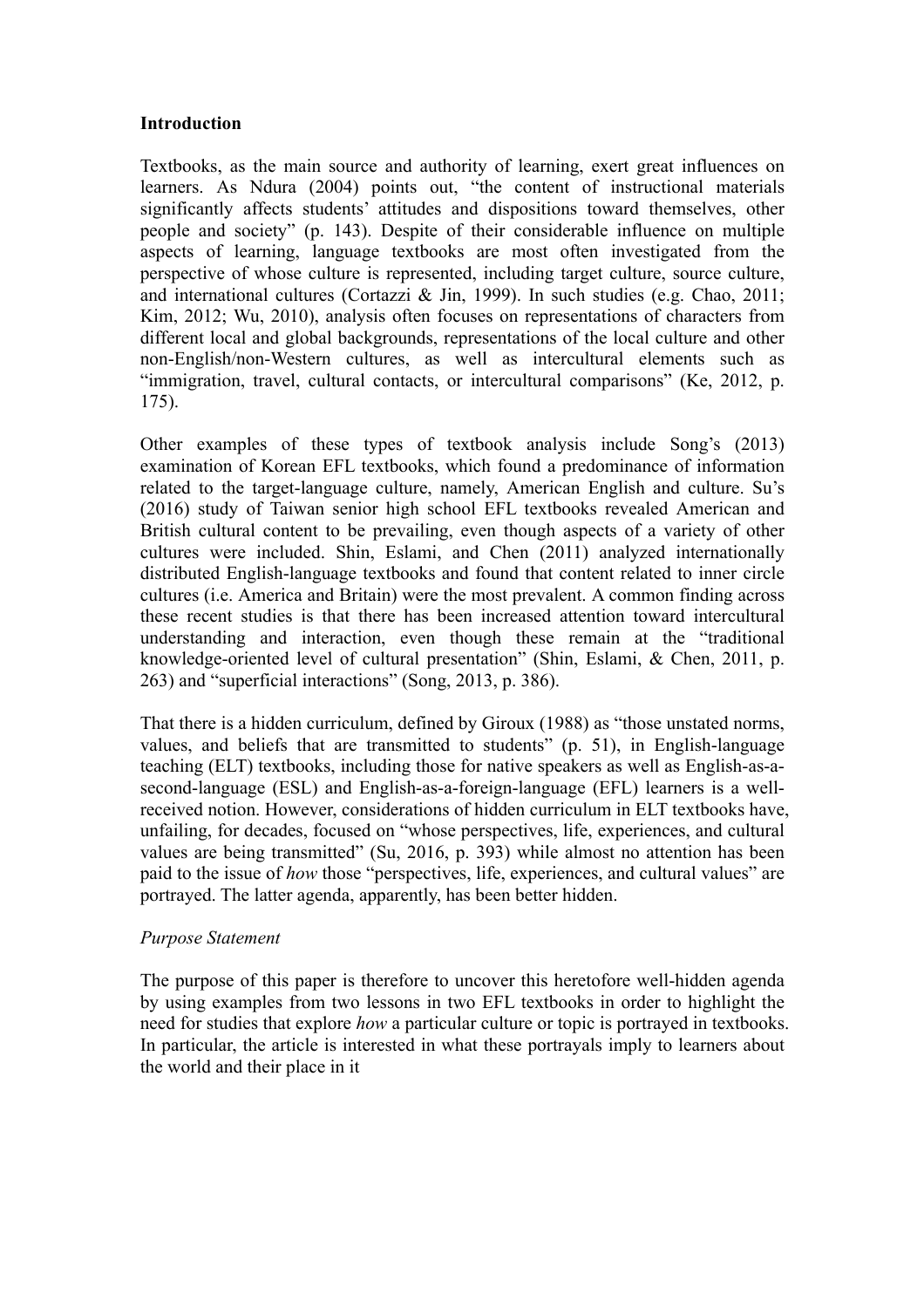## **Theoretical Framework**

This article takes a critical perspective towards the understanding of language textbooks. Janks (2008) explains that "the use of the word 'critical' signals a view of language as central to the workings of ideology—as a key means of mobilizing meaning to sustain or contest relations of domination in society" (p. 183). As a result of such a theoretical lens, the goal of language education would be to systematically address how it is often through language (and by extension texts) that meanings are constructed in particular ways to sustain ideologies that privilege some while marginalizing others (Hawkins  $\&$  Norton, 2009). Such a perspective that highlights the ideological nature of language and discourses would consider textbooks to "carry culture and ideological messages" (Pennycook, 2000, pp. 98-99), and even as a more effective instantiation of ideology than language classes (Heinrich, 2005). Thus, the critical perspective drives this study that is concerned with the subject positions provided to students in language textbooks regarding their place in the world as English-language learners.

## **Method**

Locally produced senior high school (grades 10-12) EFL textbooks, regardless of the publisher, follow a similar format in each lesson. The central focus of each lesson is the reading selection, the title of which also serves as the title of the lesson. This is preceded by a pre-reading section which usually includes questions or activities that either elicit student interest or background knowledge in the reading selection. Following the reading passage, there are comprehension questions and discussion questions to help students understand the passage and share their thoughts on the topic. This is then followed by a vocabulary section which lists words from the passage to be learned. There is also a grammar pattern section that introduces one or two grammatical structures taken from important sentences in the reading passage. Finally, extension activities, such as writing practice, round up the lesson.

Six versions of EFL senior high school textbooks from four publishers (Far East, Lung Teng, Nan-I, and San Min) are currently in use in Taiwan. Although there are four publishers, there are six versions of EFL textbooks because both Far East and San Min publishes two versions. Each version contains six books, i.e. one book for each semester. Each senior high school selects their own textbook, and both Lung Teng and San Min Version B are widely used. In deciding on particular lessons to serve as the example for analysis and discussion in this article, I decided on Book 1 as it is the first EFL textbooks students come into contact with upon entering senior high school. In both the Lung Teng version and the San Min B version, there are 12 lessons in Book 1. From each, I chose the first lesson that discusses a socially relevant issue rather than one that is a work of fiction. (Please see Table 1 below for a list of titles and topics from the two textbooks.) This article discusses the reading selection and the pre-reading section in two lessons from the two textbooks. One of them is entitled "Inventing a Better World," which appears in Lesson 3 Book 1 in San Min Version B (Che, 2014). The other is entitled "Do You Treat Left-Handers Right?" which appears in Lesson 4 Book 1 in Lung-Teng (Chou, 2010).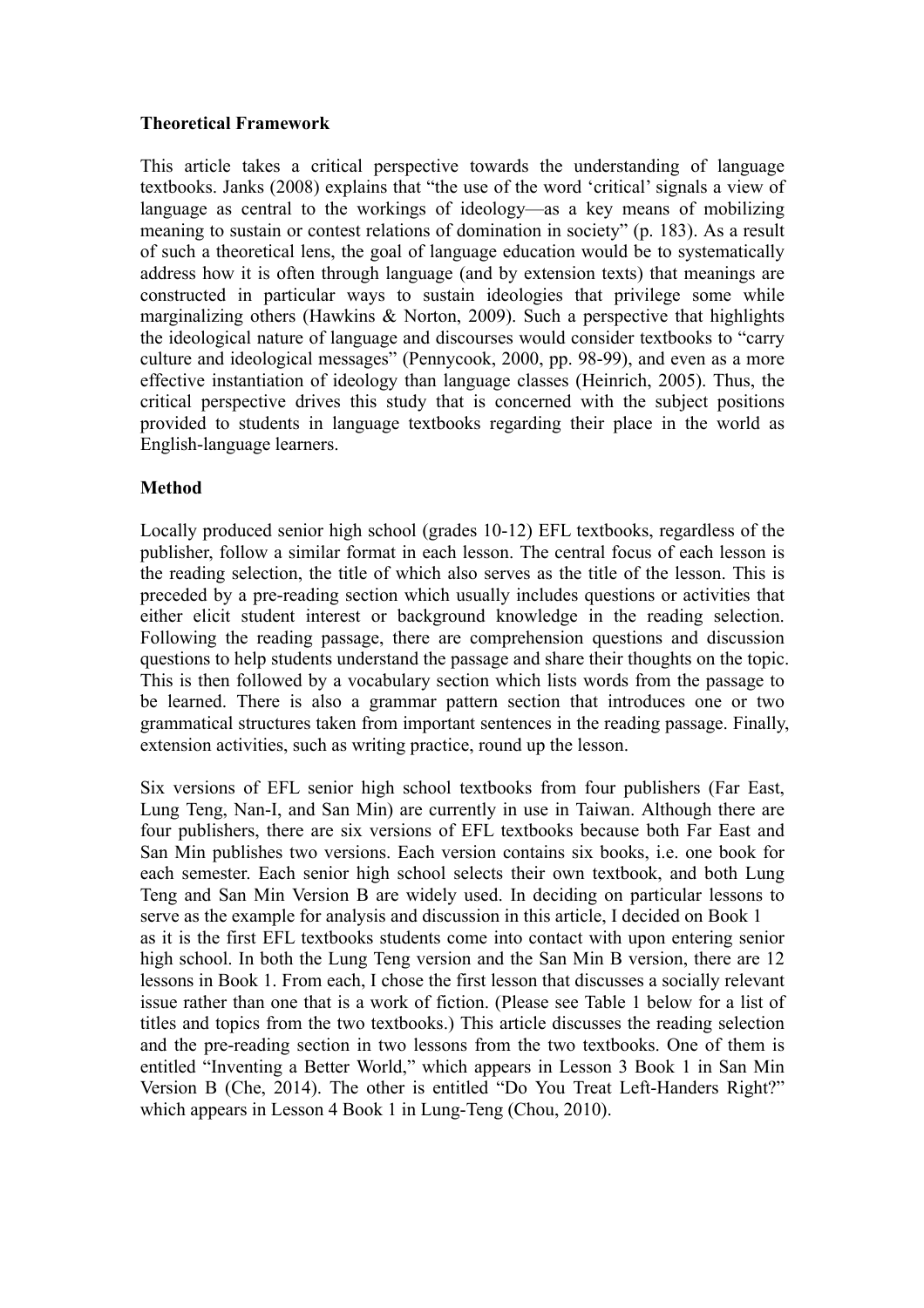| Lesson         | San Min--Title/Topic*                   | Lung Teng--Title/Topic*           |  |
|----------------|-----------------------------------------|-----------------------------------|--|
| 1              | Lost in the New School/The first day    | Learn English, Go Global/The      |  |
|                | of a Taiwanese boy going to a high      | importance of the English         |  |
|                | school in the U.S.A                     | language                          |  |
| $\overline{2}$ | A Lesson in Forgiveness/A boy           | Freshman Zit Girl/Self-confidence |  |
|                | learning a lesson in forgiveness        |                                   |  |
| $\overline{3}$ | Inventing a Better World/The stories of | The Hospital Window/Helping       |  |
|                | two great inventions                    | people**                          |  |
| $\overline{4}$ | A Colorful Life/Influences and          | Do You Treat Left-Handers         |  |
|                | symbolic meanings of colors             | Right?/Respect for the minority   |  |
| 5              | A Recipe for a Delicious                | Water in Lijiang: A Gift from     |  |
|                | Friendship/Discussing famous quotes     | God/The ancient wisdom of water   |  |
|                | about friends and friendship            | use                               |  |
| 6              | When in Bulgaria, Do as the             | Rhyming Fun in Poetry/Rhyming     |  |
|                | Bulgarians Do/Learning actual           | in a poem                         |  |
|                | meanings of gestures                    |                                   |  |
| $\tau$         | A Little Science Works a Lot of         | Elevator Ups and                  |  |
|                | Magic/Using science and learning the    | Downs/Technology and              |  |
|                | secret behind the magic of science      | innovation                        |  |
| 8              | The Long-Haired Spirits and the         | A Wonderful Tour on the           |  |
|                | Thao/Thinking of a slogan to remind     | Menu/Exotic eating habits         |  |
|                | people to live in harmony with nature   |                                   |  |
| 9              | A Rabbit's Foot and a Piece of          | Ride for Joy, Ride for Health/The |  |
|                | Wood/Learning about the origins of      | story of a successful Taiwanese   |  |
|                | some certain superstitions              | entrepreneur                      |  |
| 10             | Why Do We Lie?/Observing people's       | Rudolph, the Red-Nosed            |  |
|                | strange actions when they tell a lie    | Reindeer/The origin of the        |  |
|                |                                         | legendary character               |  |
| 11             | The Best Medicine/Finding out how       | Saving Sight Worldwide/A charity  |  |
|                | easily one laughs                       | organization                      |  |
| 12             | Working for Nothing Pays                | Enjoy Idioms from Head to         |  |
|                | Off/Learning more about volunteering    | Toe/Language usages               |  |
|                | organizations and groups                |                                   |  |

|  | Table 1. Book 1 of both textbooks and their reading selections. |
|--|-----------------------------------------------------------------|
|  |                                                                 |

\*This is information from the table of contents in each of the textbooks. After specifying the title of each lesson, the textbooks also specify the "topic" of the lesson. \*\*While the title and topic of this lesson "the hospital window/helping people" reads like a socially relevant lesson, it is actually a story about two men named John and Robert who "were both seriously ill" and who "shared the same hospital room" (Chou, 2010, p. 35).

Reflecting the theoretical foundation based on which this study was conceptualized, critical discourse analysis (CDA) was the method through which the reading selections were analyzed. The goal of CDA is to illuminate how "language is implicated in the reproduction of and resistance to inequitable relations of power" (Norton, 1997, p. 207), and "the role of discourse in creating, maintaining, or potentially changing, unequal and hegemonic power relations" (Weninger & Kiss, 2015, p. 57). Importantly, therefore, a CDA approach analyzes not "how texts reflect reality," but how "the discourses operating in [texts] *produce* reality" (Ilieva, 2000, p.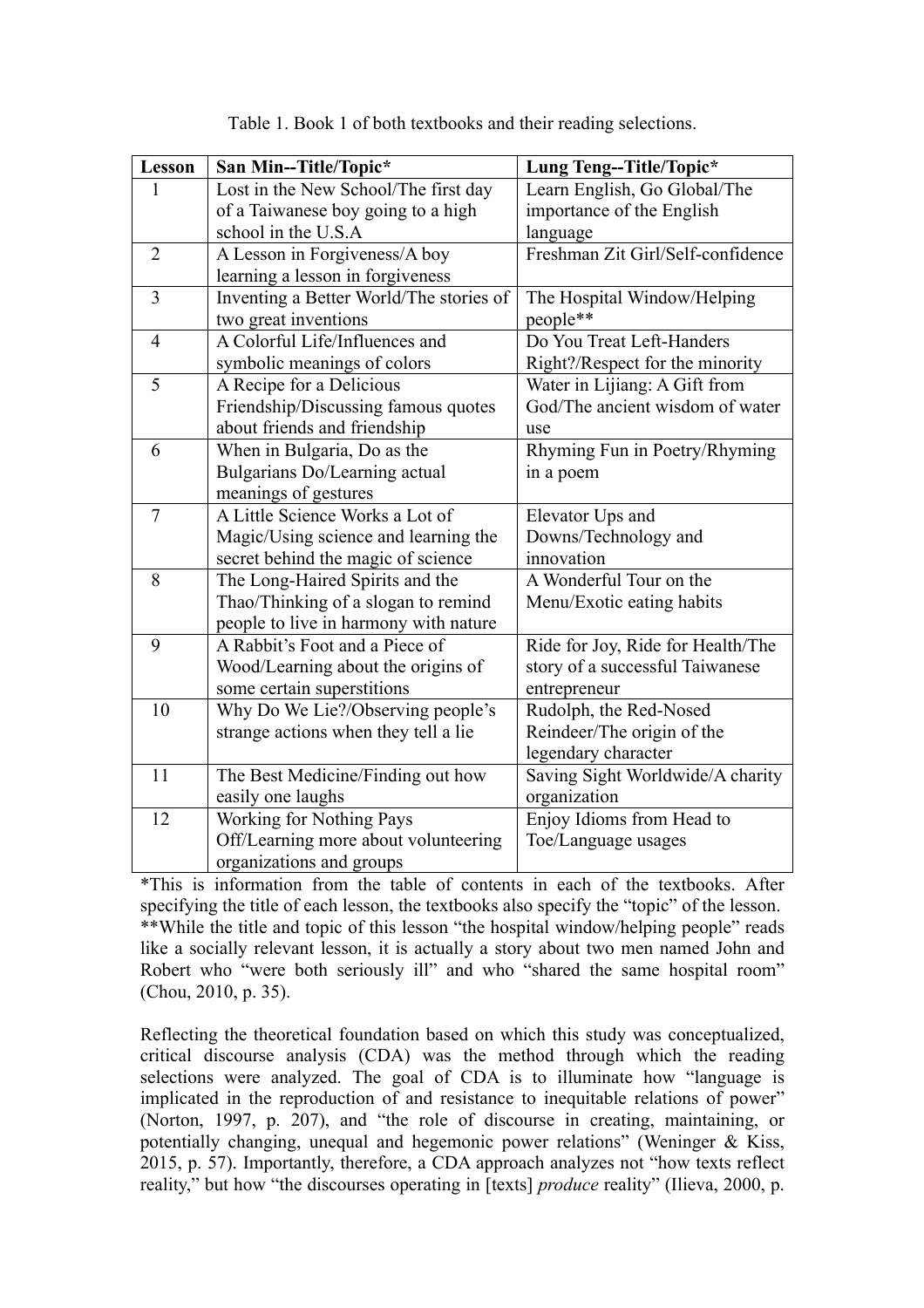54, emphasis in the original). Following Fairclough (1989, 1995), CDA involves three interrelated dimensions of analysis associated with three aspects of discourse. The linguistic features of a text should be analyzed and then considered within the context of the production and consumption of the text, which should in turn be understood in relation to the conditions surrounding the sociocultural practices relevant to the text.

In following the CDA approach to making sense of the two lessons in the two EFL textbooks, the meaning of the linguistic features and accompanying images in each lesson were first analyzed, the results of which were then examined within the context of the textbook's production and consumption as the source material for English learning in the EFL classroom. This was then explored in relation to the sociocultural context of English in a country belonging to the outer circle (Kachru, 1992) of English users in the wider global situation.

In the sections to follow, unless otherwise stated, all the excerpts are taken from the reading selection under discussion.

# **Findings and Discussion**

## *"Inventing a Better World"*

This reading selection consists of six paragraphs and is around 430 words in length. Two inventions are discussed in the reading selection to support the thesis stated in the first paragraph of the article, that "many times, people come up with ideas to meet their own needs. Later, the solutions to their problems may become great inventions that change our way of life." The two inventions, a faucet "controlled by a built-in sensing device" and the Post-it note, are respectively attributed to Teng Hung-chi (henceforth Teng), a Taiwanese, and Spencer Silver, an American. Thus, from a cultural representation perspective, a Taiwanese and an American are both included in this article about important inventions. However, what is more important is how these inventors are portrayed, both linguistically and visually.

The article discusses Teng first. In the two paragraphs that describe him, one explains how he came up with the idea of a faucet that could "run automatically without being touched" because "his hands were dirty from work, so he did not want to touch the faucet." The other paragraph then discussed his success of winning international prizes for his inventions. In other words, Teng's life and work was portrayed as a smooth-sailing process and a result of his own dedication and creativity without input from others. The latter point is reflected in the three images accompanying his portrayal which has a denotational relationship (Weninger  $\&$  Kiss, 2013) to the two paragraphs about Teng. In the first image, we see a photo of Teng hard at work, underneath which is a caption that reads, "Taiwan's Edison in his laboratory." The second is an image of a pair of hands under a running faucet. The third image is of Teng with a big smile on his face, holding up a medal and a certificate, with the caption "winning first prize at the iENA exhibition."

While Teng's success seems to have involved no one else, Spencer Silver (henceforth Silver) and the process of how the Post-it note was invented is portrayed very differently both linguistically and visually. The Post-it note was "the result of a failed experiment" to "invent a strong glue." Despite of the failure, however, Silver "wasn't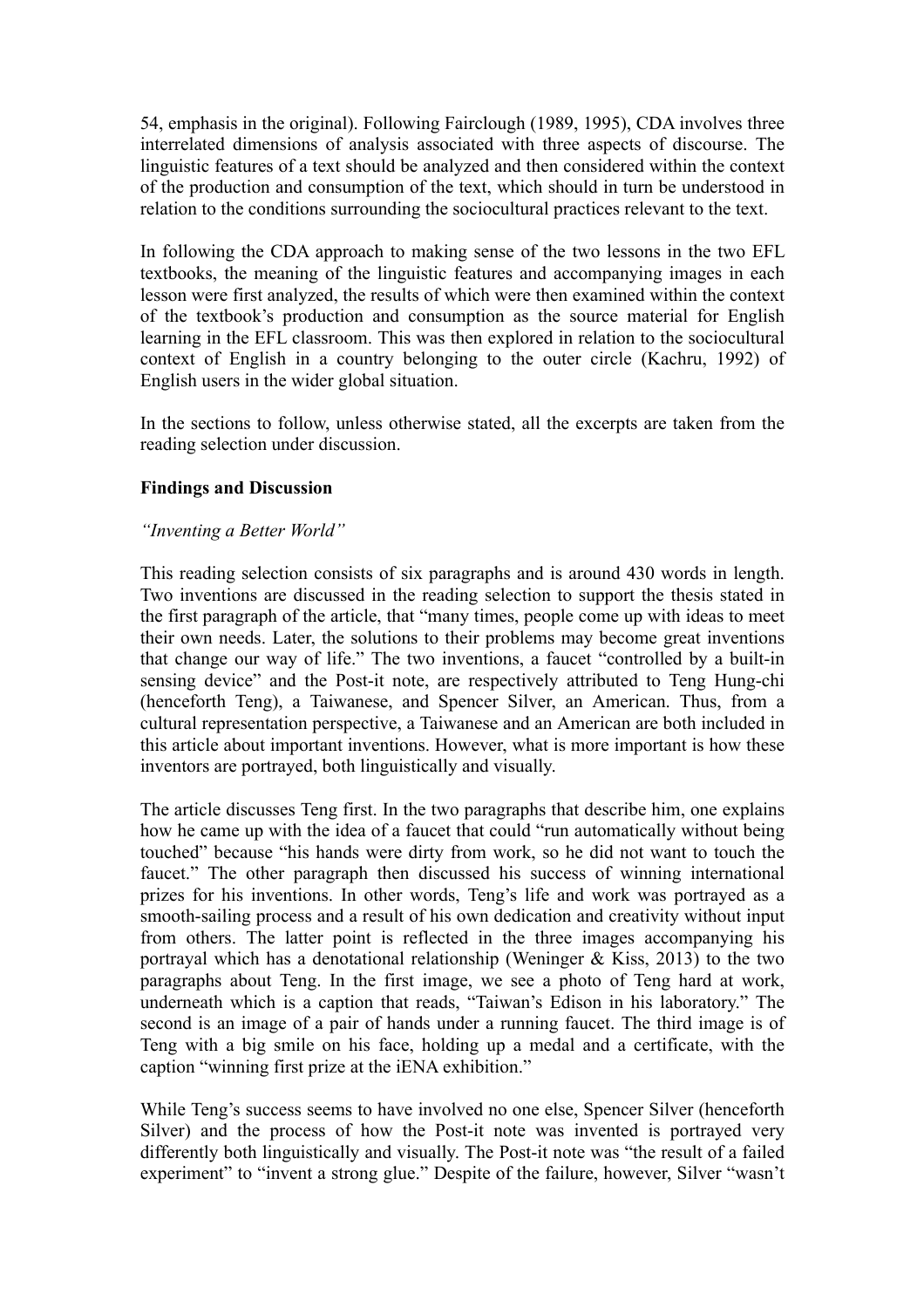disappointed," but "instead, he tried to convince his co-workers of the usefulness of the weak glue." Most of his colleagues were not convinced, except for Art Fry (henceforth Fry), who discovered the utility of the weak glue while singing "hymns during church services," which eventually lead to the creation of the Post-it note. In the two visuals that accompany the discussion of this invention, the first was a picture of Silver and Fry at a table full of Post-it notes. They are sitting side by side, shaking hands, with big smiles on their faces. This image shows a connotative relationship (Weninger & Kiss, 2013) to the passage, as the message is an implied one rather than one that is mentioned explicitly, i.e. that Silver and Fry appreciate having worked together to create the Post-it note, and also enjoy sharing their accomplishment. The other visual is an image of a group of people singing hymns at a church service, as people at standing at pews and looking down at the books they are holding. The shape and colors of the windows in the background also denote that this scene is that of a church service, which is mentioned in the paragraph above which this image is placed. It is not clear whether Fry is depicted in this image, but the medium to long shot distance of the image shows that the focus is not whether Fry is depicted, but that people are gathered at a church service. Finally, in the pre-reading section entitled Before You Read, there are nine images of "things you may need in your everyday life," and students are asked to rank them in the order of importance. These nine items are a lightbulb, an air conditioner, a notepad, a box of tissues, a smartphone, a refrigerator, a television set, a cup of instant noodles, and a mirror. As these are images of things rather than inventors, they are not relevant to the goals of this study concerned with *how* people and issues are represented.

Thus, the Taiwanese and the American(s) are portrayed to be on equal footing, as both have invented something that people all over the world use on a daily basis, and both are a part of the "world" discussed in the title "inventing a better world." It can be argued that the Taiwanese is depicted as even more impressive in his accomplishment as he "has created many other useful inventions" and have won many prizes. However, regardless of how successful Teng is, at best, he can only ever be as good as an American, i.e. "Taiwan's Edison." Edison, whose world-wide recognition as an inventor is such that he requires no introduction, as none is given in the passage, is implied in the passage as the inventor against whom all other inventors in the world need be compared, and the definitive success for anyone is to be recognized in relation to Edison rather than be a great inventor in their own right.

An important difference in the discussion of these inventors is their social relations, or in the case of Teng, the lack thereof. Both linguistically and visually, Teng is portrayed to be completely alone, either hard at work, or basking in glory. There is also an undertone of competitiveness associated with Teng, who has won many prizes partly as a result of entering into many competitions. In contrast, the Americans are portrayed as engaged in group activities (such as singing hymns together) and appreciative of team work. This is emphasized, as in the paragraphs that depict how the Post-it note was created, both Silver and Fry are portrayed as either trying to "convince his co-workers," in the case of Silver, and "shar[ing] his thought with others in the company," in the case of Fry. Therefore, even though the Taiwanese seems more successful, he works alone and revels in winning prizes while the Americans appreciate team work and relationships with others. It can be argued, however, that a cooperative mindset is often regarded as a more positive trait than a competitive one, as explained by Richard et al., (2002): "In much of the social-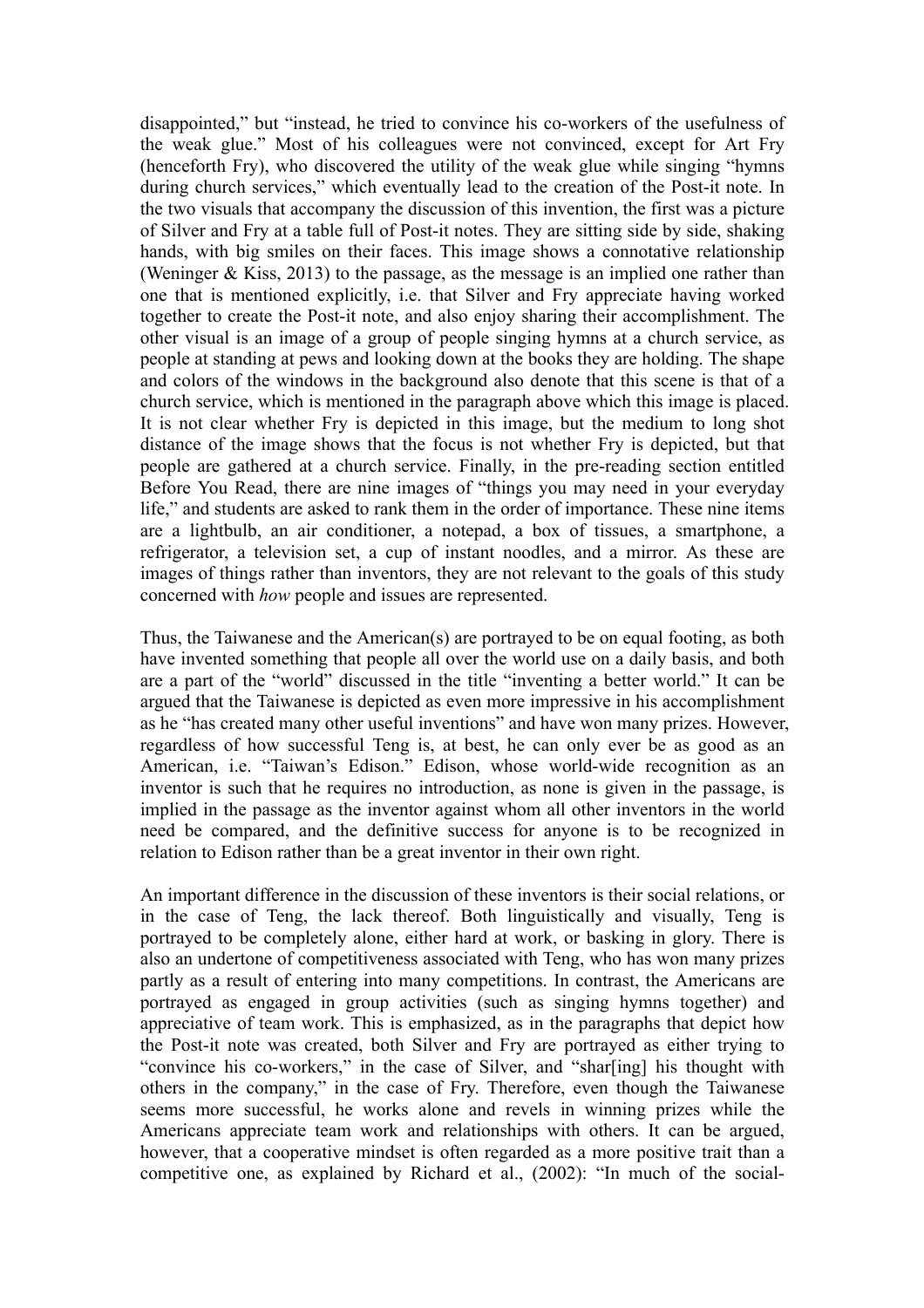psychological and educational literature, competition is viewed as something harmful...whereas cooperation is described as competent social behavior that entails many positive consequences" (p. 515).Hence, while just as capable as his American counterparts in his creative abilities, Teng might not be as wholesome his fellow American inventors.

## *"Do You Treat Left-Handers Right?"*

This reading selection consists of four paragraphs and is around 300 words in length. The first paragraph includes a brief introduction of how "90% of the people in the world" prefer to use their right hand. The second paragraph explains the difficulties faced by "people who prefer to reach out to the world with their left hand," including writing from left to right and when they use scissors. How left-handedness was viewed historically was then described in the following one sentence, "That's why left-handedness was once thought of as being abnormal and sometimes even a disease." The paragraph then ends with information on some famous people who were and are left-handers, including da Vinci, Napoleon, and a popular Taiwanese-American singer Wang Leehom.

The third paragraph begins with the information that the main cause of lefthandedness is "still unknown," and then gives a few examples of how people have become more understanding and considerate of left-handedness. The final example is that in England, "there is even a piano for the left-handed. The keyboard and pedals are reversed!" The concluding paragraph includes a hodge-podge of information, beginning with the suggestion that one can be thoughtful to left-handers by saying to them "Happy Left-Handers' Day" on August 13, which, the passage goes on to suggest, might even lead one to meet their Mr. or Ms. "Right." The paragraph ends with a caution for right-handers to be careful when attempting to hug a left-hander or kiss them on the cheek, as this might lead to "bump[ing] into each other!"

In terms of the visual, there is only one image that accompanies the reading passage, and it is placed next to the information in the third paragraph about the "piano for the left-handed" in England. In the image, two pianos are positioned side by side, with the one on the left labeled "left-handed piano" and the one on the right labeled "righthanded piano." In the Warm-Up section that precedes the reading passage, five photographs are included. As the photos are placed under the title of the lesson, "Do You Treat Left-Handers Right?" it can be assumed that these are photos of well-know people who are left-handers. From left to right, the first is Maria Sharapova (a Russian tennis player who is a US resident), former US President Barack Obama, Natalie Imbruglia (an Australian performer, naturalized in the UK), Prince William (the Duke of Cambridge), and finally Angelina Jolie (an American actress). These images imply that left-handed is primarily a western issue (relevant most significantly to Americans and the British). They also indicate that, even though this is a locallyproduced textbook by a Taiwanese publisher, only images of western people are deemed appropriate for inclusion in an English-language textbook, as not even the popular singer Wang Leehom mentioned in the reading passage is included.

Thus, the issue of left-handedness is presented in this lesson as mostly a western issue but also a global issue. First, the article states that left-handed people "have a hard time writing from left to right." This statement does not take into account of some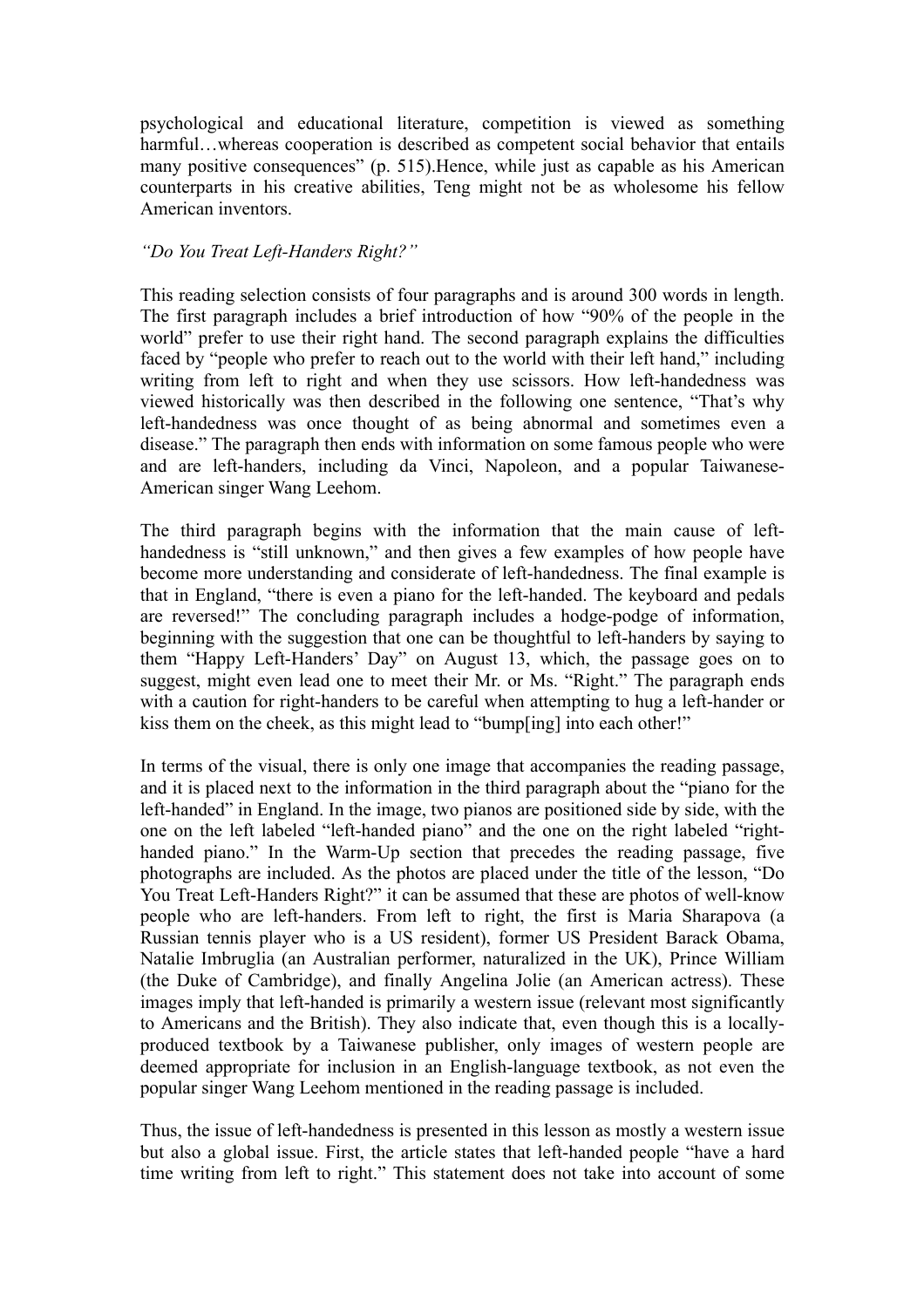East Asian scripts, such as written Chinese, which traditionally go from top to bottom and from right to left. The article also mentions that "in England, there is even a piano for the left-handed" in which "the keyboard and pedals are reversed." While this is an important creation, it does not benefit left-handed people who do not reside in England or who do not have the financial means to acquire such a piano. Finally, lefthandedness is also presented as a global issue with the mention of Left-Hander's Day, which the readers of this article (i.e. the EFL learners in Taiwan) are encouraged to participate in. This reflects Canale's (2016) observation that "in textbooks of languages of global status," such as English, what is often represented is "an emerging homogenous (global) meta-culture that unites all English users" (p. 237). In this article, the specificity of left-handedness in different cultures is never mentioned or acknowledged. By presenting left-handedness first as a western issue and then as a global issue, the article has positioned a western issue as essentially a global issue, i.e. as the global norm, and as such, could be made relevant to Taiwanese EFL learners if only they remember "to say 'Happy Left-Handers' Day!' every August 13."

In addition, while the reading highlights a social justice issue, i.e. the rights of a minority group, the issue is presented in a superficial manner. In other words, "treat[ing] left-handers right," according to the passage, means doing the following: knowing that left-handers have a difficult time writing from left to right and using scissors, that left-handedness was in the past considered "abnormal" and "a disease," and that "the main causes [of left-handedness] are still unknown." Treating lefthanders right also means making designs of doors, computers, and piano, etc. that are left-hander friendly, celebrating Left-Hander's Day, and being careful when giving them hugs or kisses on the cheek. Of these, the description of left-handed people in the past, "as being abnormal and sometimes even a disease" is the most superficial. Rather than simply being considered as a disease or being abnormal, there was a long time in history when left-handed people were subject to severe vilification and lefthandedness viewed as witchery, the consequences of which are often unimaginable today. Another issue glossed over is how even today, left-handers are still stigmatized in some cultures, such as in China (Kushner, 2013). Thus, by including a social justice issue related to a minority group but handling it in a lighthearted manner, the lesson does not engage in any politics "other than the politics of representation," (Banet-Weiser, 2007, p. 222), i.e. the assumption that having included the topic is enough, and that a more considerate discussion of the cultural-historical dynamics surrounding the issue is not necessary.

The politics of exclusion is also at work regarding how the issue is discussed. Canale (2016) explains the politics of exclusion as "the exclusion of certain groups…to achieve an idealized and homogeneous representation" (p. 234). In this passage, the representation of the situation for left-handed people is indeed "idealized" as a result of the exclusion of their vilification historically and current stigmatization in some parts of the world. It could be argued that such an exclusion is necessary as there is a strict limit to how long an article can be in an EFL textbook. However, as Canale (2016) cautions, "this is still problematic since this type of exclusion may mis- or underrepresent the foreign culture [or in this case the issue] and may also fail to favour students' critical awareness by not showing the complexities underlying any cultural group [or any issue]" (p. 232). When students repeatedly encounter such portrayals in different lessons about different people and issues, superficial and lighthearted understanding of complex social matters would eventually become their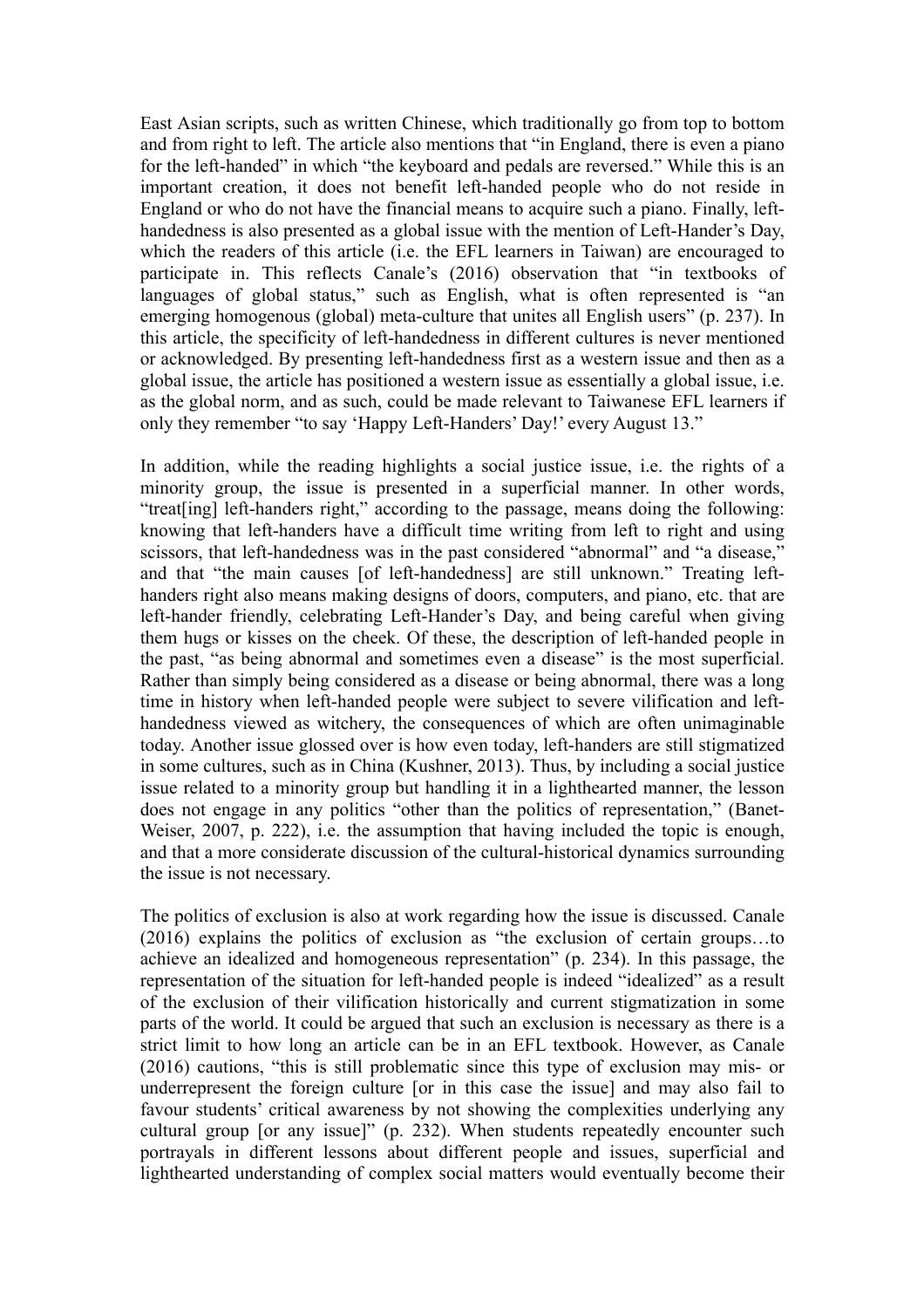normative way of thinking.

From a CDA perspective, word limit, or as Canale more eloquently describes as "information load," is a poor excuse for excluding certain information if one considers "why and how is a topic being written about, and what other ways of writing about the topic are there? (Ilieva, 2000, p. 54). Indeed, the article about lefthanded people could have been written with a focus on their historical treatment or current stigmatization. In other words, how a topic is discussed very clearly demonstrates the ideological leaning of an author or publisher, but more importantly, it shows "the imbrication of linguistic-discursive practices with the wider sociopolitical structures of power and domination" (Kress, 1990, p. 85). In the case of this reading selection, the "wider sociopolitical structures of power and domination" is a view towards minority groups and their discrimination as characterized by a postideology, i.e. that equality has been achieved, and therefore, activism to fight against discrimination is no longer necessary. Gill (2016) has discussed this in terms of gender relations and Kornfield (2016) has identified such an ideology in relation to racism. This passage suggests a post- ideology towards physical discrimination, as it glosses over any substantial discussion of how left-handedness was viewed historically and also ignores stigmatization of left-handedness that still survives in some cultures (Eveleth, 2013).

# **General Discussion**

The preceding sections have addressed how particular topics (in "Do You Treat Left-Handers Right?") and people belonging to particular cultures (in "Inventing a Better World") have been portrayed in EFL textbooks. But what do these portrayals that appear in an EFL textbook demonstrate to English learners about the world and their place in it? This will be discussed in the following.

According to these lessons, English learners should be concerned with social justice issues, but only superficially. That is, in learning about minority groups around the world, simply knowing that they exit is enough, as most discrimination occurred in the past, and the world today has achieved equality for all, for the most part. These minority groups should be celebrated in ways that improve the convenience of life for them and for others.

As English learners, they should also know that Taiwan and America are both a part of the world, and have an equal place in it, at least in terms of people's ability as inventors. However, success as a Taiwanese, despite of receiving multiple awards, nevertheless has to be measured against an American, such as Edison, the comparison of which determines the true worth of people in other parts of the world.

In addition, English learners should also recognize that even though Taiwanese people and Americans may be equals in their ability, they are very different socially. Americans appreciate cooperation and are happy to share acclaim. They also enjoy harmonious social relations. Taiwanese people, on the other hand, toil alone and succeed alone, perhaps valuing rivalry more than anything else, the reason for entering competitions and receiving awards.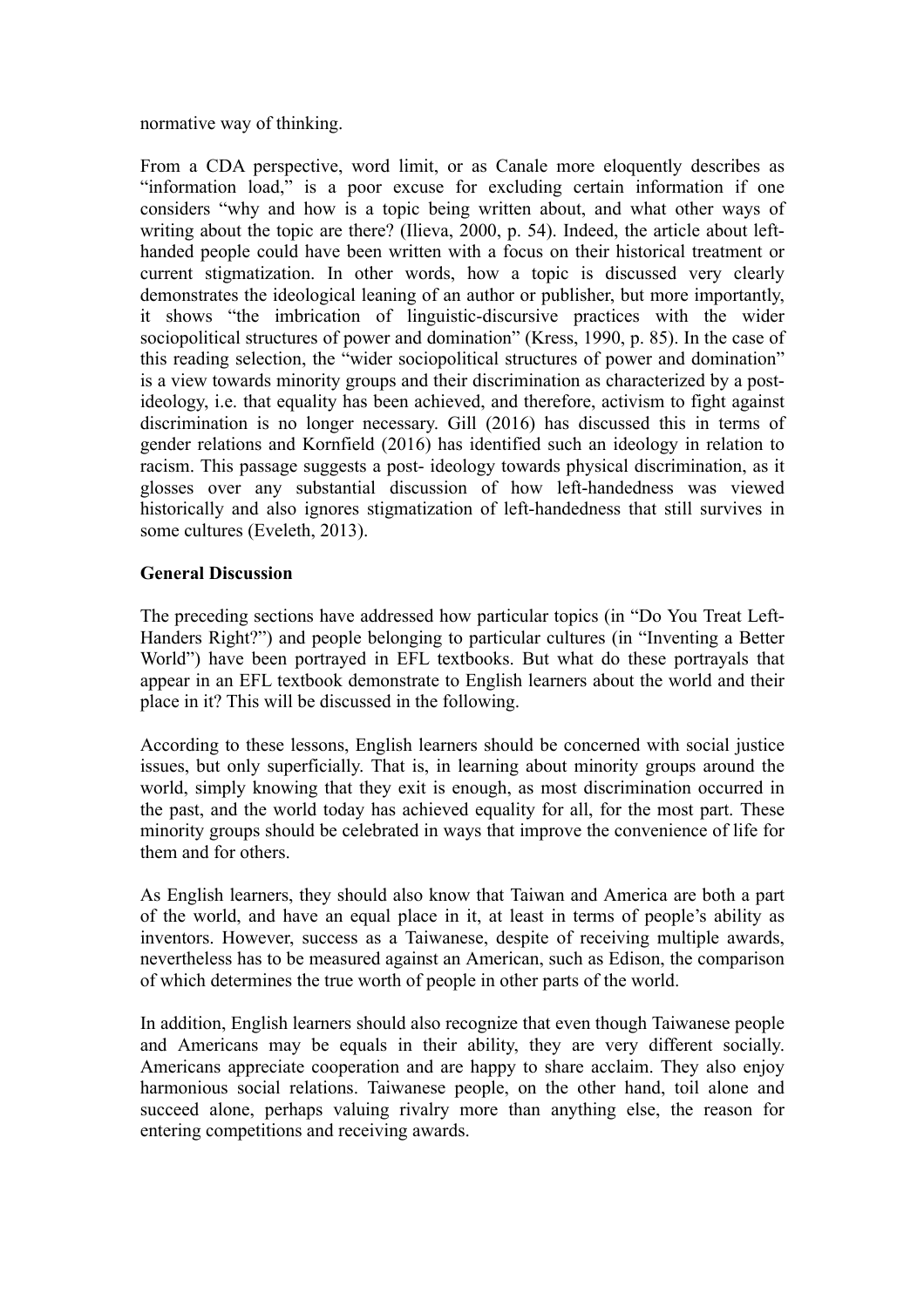# **Conclusion**

In their discussion of a critical perspective towards language education, Hawkins  $\&$ Norton (2009) emphasized "the importance of relating micro relations of applied linguistics to macro relations of society" (p. 2). This has been the goal of the present article, achieved through a critical discourse analysis of two lessons in two EFL textbooks from Taiwan.

The findings have shown that just as important as whose cultures and what topics are included in English-language textbooks is *how* these cultures and topics are portrayed and the consequences of the portrayals. As this has been demonstrated through an analysis of two lessons rather than a whole series or sets of textbooks, the logical conclusion might be to suggest a more comprehensive analysis of textbooks from this lens. Another logical line of investigation might be to explore how teachers and students using these textbooks respond to the ideologies discussed in this article, an avenue of inquiry suggested by Canale (2016) and Guerrettatz and Johnston (2013). However, what seems to be even more urgent is the consideration of per-service teachers, whose relations to textbooks is much less often highlighted, but who may be in the best position to make the most difference in the long run. An issue that should be deliberated, for both research and practice, is how to work with future teachers so that they not only have a better understanding of dominant ideologies in Englishlanguage textbooks but also how to overcome these hegemonic discourses in their everyday use of these authoritative texts with their students so as to enhance critical awareness of language as social and ideological practices for the next generation of learners.

#### **Acknowledgement**

This research received funding support from the Ministry of Science and Technology of Taiwan (MOST 105-2410-H-002-185-MY3).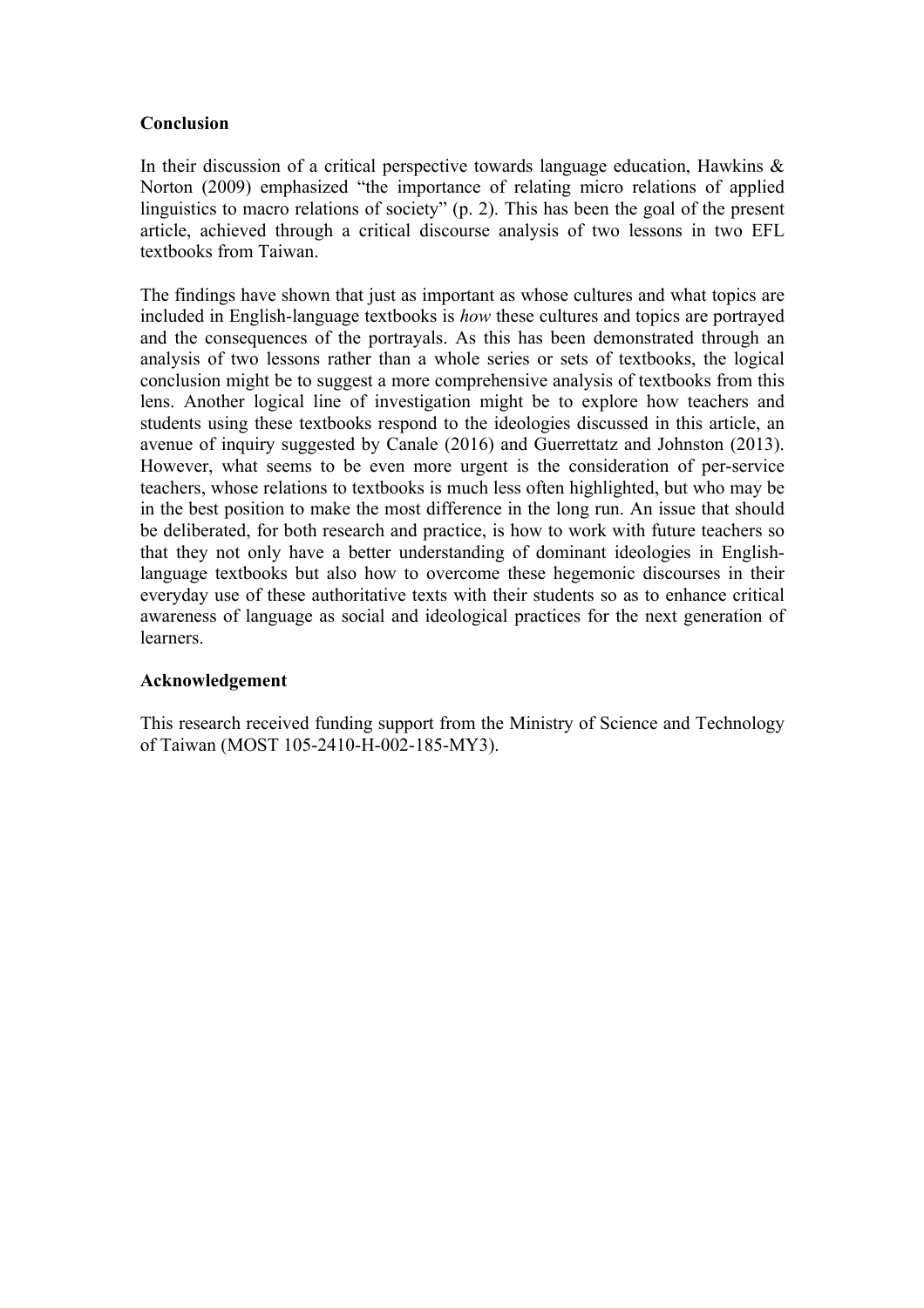#### **References**

Banet-Weiser, B. (2007). What's your flava? Race and postfeminism in media culture. In Y. Tasker (Ed.), *Interrogating postfeminism* (pp. 201-226). Duke University Press.

Chao, T. C. (2011). The hidden curriculum of cultural content in internationally published ELT textbooks: A closer look at New American Inside Out. *The Journal of Asia TEFL, 8*(2), 189-210.

Che, P. C. (2014). *English Book 1 (Version B)*. Taipei, Taiwan: San Min.

Chou, C. T. (2010). *English Reader Book 1*. Taipei, Taiwan: Lung Teng.

Canale, G. (2016). (Re)Searching culture in foreign language textbooks, or the politics of hide and seek. *Language, Culture and Curriculum, 29*, 225-243.

Cortazzi, M., & Jin, L. (1999). Cultural mirrors: Materials and methods in the EFL classroom. In E. Hinkel (Ed.), *Culture in second language teaching* (pp. 196-219). Cambridge: Cambridge University Press.

Eveleth, R. (2013). Two-thirds of the world still hate lefties. Retrieved from https://www.smithsonianmag.com/smart-news/two-thirds-of-the-world-still-hateslefties-64727388/.

Fairclough, N. (1989). *Language and power*. London: Longman.

Fairclough, N. (1995). *Critical discourse analysis*. London: Longman.

Gill, R. (2016). Post-postfeminism?: New feminist visibilities in postfeminist times. *Feminist Media Studies, 16*(4), 610-630.

Giroux, H. (1988). *Teachers as intellectuals: Toward a critical pedagogy of learning*. Granby, MA: Bergin and Garvey.

Guerrettatz, A. M., & Johnston, B. (2013). Materials in the classroom ecology. *The Modern Language Journal, 97*, 779-796.

Hawkins, M., & Norton, B. (2009). Critical language teacher education. In A. Burns & J. Richards (Eds.), *Cambridge guide to second language teacher education* (pp. 30- 39). Cambridge: Cambridge University Press.

Heinrich, P. (2005). Language ideology in JFL textbooks. *International Journal of the Sociology of Language, 175/176*, 213-232.

Ilieva, R. (2000). Exploring culture in texts designed for use in adult ESL classrooms. *TESL Canada Journal, 17*, 50-63.

Janks, H. (2008). Teaching language and power. In S. May and N. Hornberger (vol. eds.), *Encyclopedia of language and education: Vol. 1. Language policy and political issues in education* (2nd ed., pp. 183–93). New York: Springer.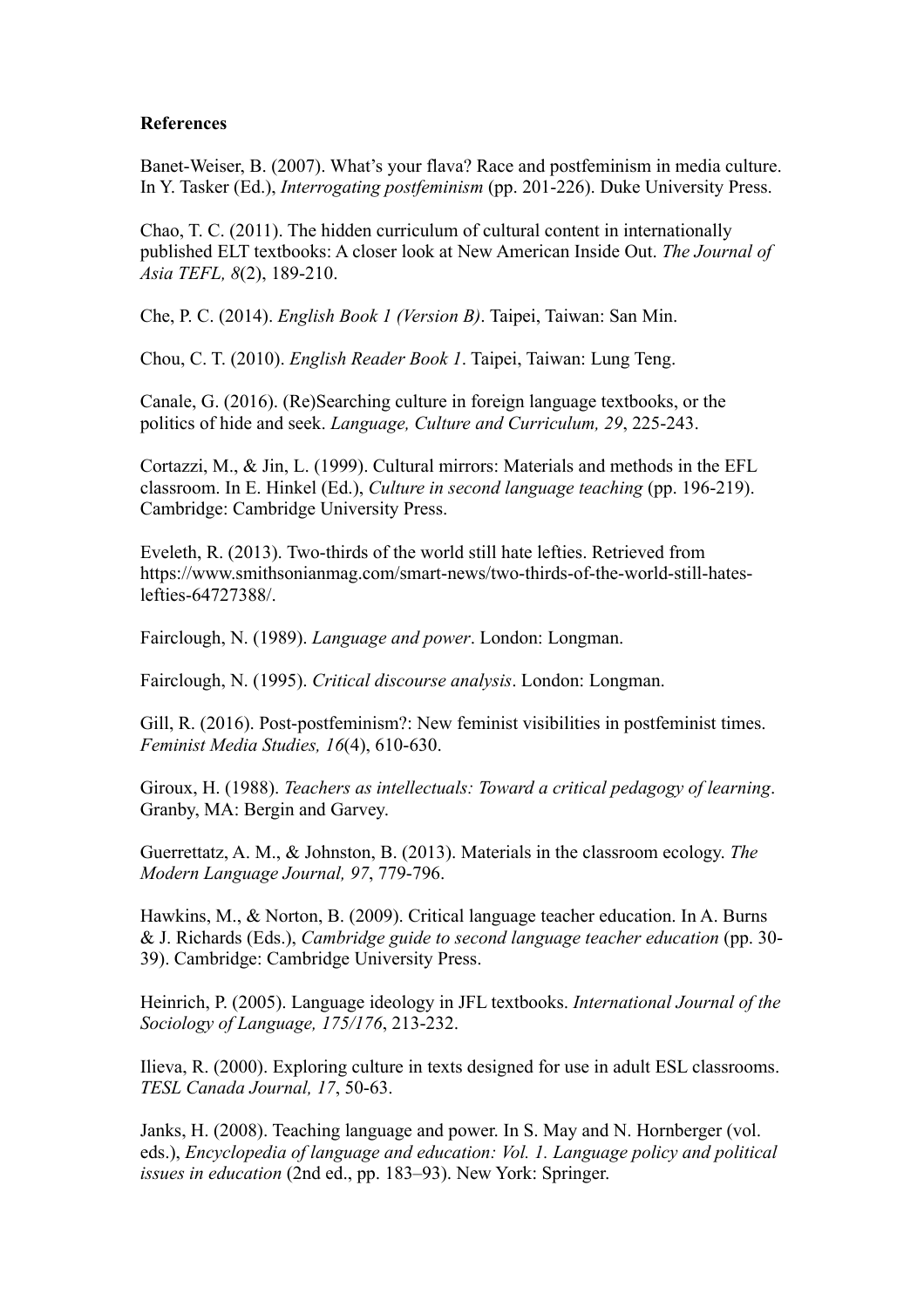Kachru, B. B. (1992). Teaching world Englishes. In B. B. Kachru (Ed.), *The other tongue. English across cultures* (2<sup>nd</sup> ed., pp. 355-365). Urbana, IL: University of Illinois Press.

Ke, I. C. (2012). From EFL to English as an international and scientific language: Analysing Taiwan's high-school English textbooks in the period of 1952-2009. *Language, Culture and Curriculum, 25*(2), 173-187.

Kim, H. (2012). Social and cultural issues in some EFL textbooks in Korea. *Hawaii Pacific University TESOL Working Paper Series, 10*, 30-39.

Kornfield, S. (2016). The Hunger Games: Understanding postfeminist and post racial ideologies. *Teaching Media Quarterly, 4*(4), 1-9.

Kress, G. (1990). Critical discourse analysis. *Annual Review of Applied Linguistics, 11*, 84-99.

Kushner, H. I. (2013). Why There are (Almost) No Left-Handers in China. *Endeavor, 37*, 71-81.

Ndura, E. (2004). ESL and cultural bias: An analysis of elementary through high school textbooks in the Western United States of America. *Language, Culture and Curriculum, 17*, 143-153.

Norton, B. (1997). Critical discourse research. In N. Hornberger (Ed.), *The encyclopedia of language and education. Volume 8, Research methods in language and education* (pp. 207-216). Dordrecht: Kluwer.

Pennycook, A. (2000). The social politics and the cultural politics of language classrooms. In J. K. Hall & W. G. Eggington (Eds.), *The sociopolitics of English language teaching* (pp. 89-103). Buffalo, NY: Multilingual Matters.

Richard, J. F., Fonzi, A., Tani, F., Tassi, F., Tomada, G., & Schneider, B. H. (2002). Cooperation and competition. In P. K. Smith & C. H. Hart (Eds.), *The Blackwell handbook of childhood social development* (pp. 515-532). Malden, MA: Blackwell Publishing. Retrieved from http://www.blackwellpublishing.com/content/BPL\_Images/Content\_store/WWW\_Co ntent/9780631217527/026.pdf.

Shin, J., Eslammi, Z. R., & Chen, W. C. (2011). Presentation of local and international culture in current international English-language teaching textbooks. *Language, Culture and Curriculum, 24*, 253-268.

Song, H. (2013). Deconstruction of cultural dominance in Korean EFL textbooks. *Intercultural Education, 24*, 382-390.

Su, Y. C. (2016). The international status of English for intercultural understanding in Taiwan's high school EFL textbooks. *Asia Pacific Journal of Education, 36*, 390-408.